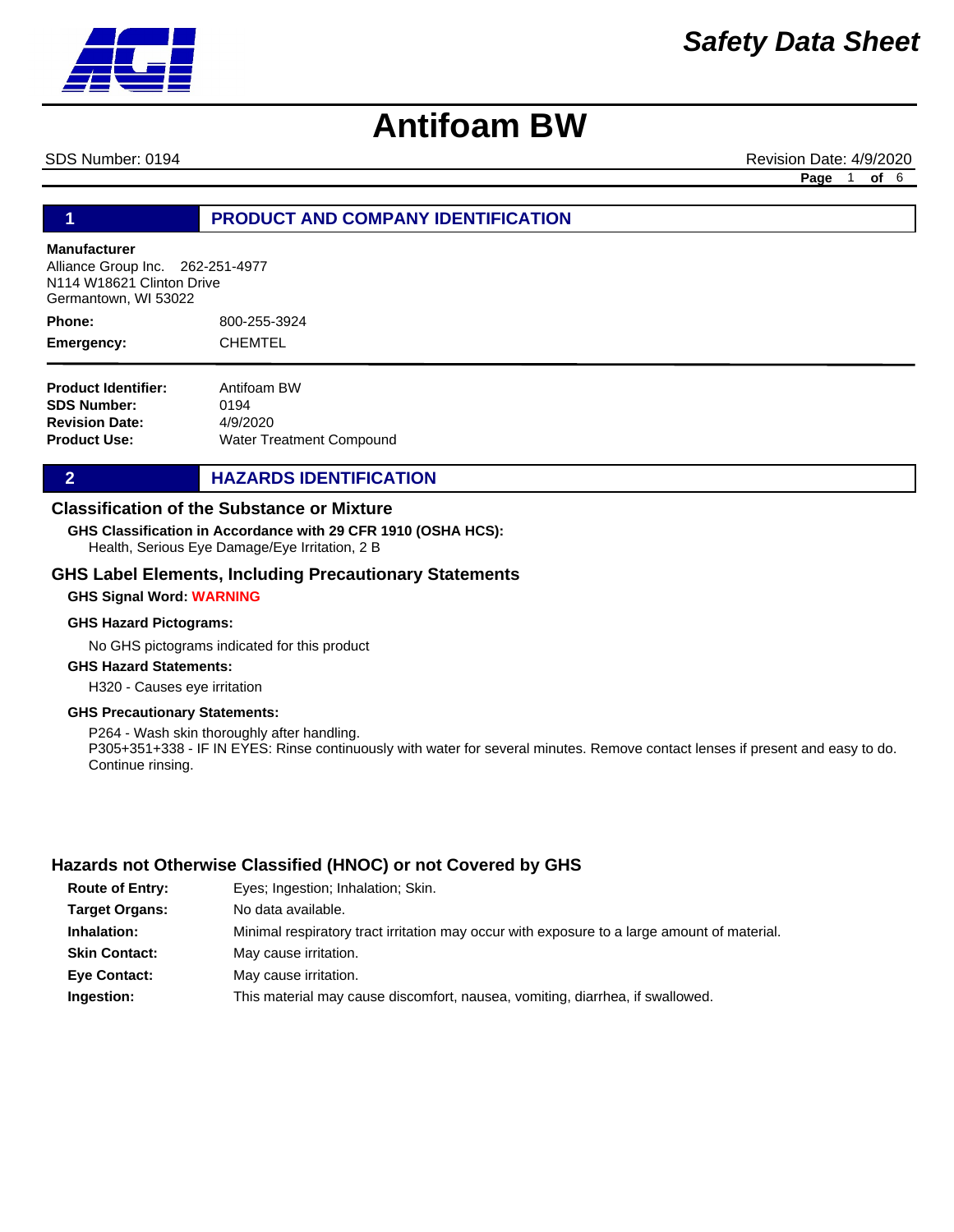SDS Number: 0194 **Revision Date: 4/9/2020** Revision Date: 4/9/2020

**Page** 2 **of** 6

**HMIS III:** Health = 1, Fire = 0, Physical Hazard =  $0$ 

| HMIS                   |   |
|------------------------|---|
| <b>HEALTH</b>          |   |
| <b>FLAMMABILITY</b>    | O |
| <b>PHYSICAL HAZARD</b> | ŋ |
| PERSONAL PROTECTION    |   |

#### **3 COMPOSITION/INFORMATION OF INGREDIENTS**

No hazardous ingredients

|        |       | Chemical Ingredients: |
|--------|-------|-----------------------|
| CAS#   |       | % Chemical Name:      |
| ****** | 5% <2 | Trade Secret          |

#### **4 FIRST AID MEASURES**

| <b>Inhalation:</b>   | If symptoms develop, move victim to fresh air. If symptoms persist, obtain medical attention.                                                |  |
|----------------------|----------------------------------------------------------------------------------------------------------------------------------------------|--|
| <b>Skin Contact:</b> | Wash with soap and water. Remove contaminated clothing immediately.                                                                          |  |
| Eye Contact:         | Immediately flush eyes with large amounts of water for at least 15 minutes, lifting eyelids occasionally to facilitate<br><i>irrigation.</i> |  |

**Ingestion:** If swallowed, induce vomiting immediately as directed by medical personnel. Never give anything by mouth to an unconscious person. Get prompt, qualified medical attention.

#### **5 FIRE FIGHTING MEASURES**

| Flammability:              | Not flammable or combustible. |
|----------------------------|-------------------------------|
| <b>Flash Point:</b>        | No data available.            |
| <b>Flash Point Method:</b> | No data available.            |
| <b>Burning Rate:</b>       | No data available.            |
| <b>Autoignition Temp:</b>  | No data available.            |
| LEL:                       | No data available.            |
| UEL:                       | No data available.            |

Fire Fighting Methods

Evacuate area of unprotected personal. Wear protective clothing including NIOSH Approved self- contained breathing apparatus. Remain upwind of fire to avoid hazardous vapors and decomposition products. Use water spray to cool fire exposed containers and disperse vapors.

#### *Extinguishing Media*

**Suitable:** Use extingushing measures that are appropriate to local circumstances and the surrounding environment.

**Unsuitable fire extinguisher:** No data available.

**Unusual Fire or Explosion Hazards:** No data available.

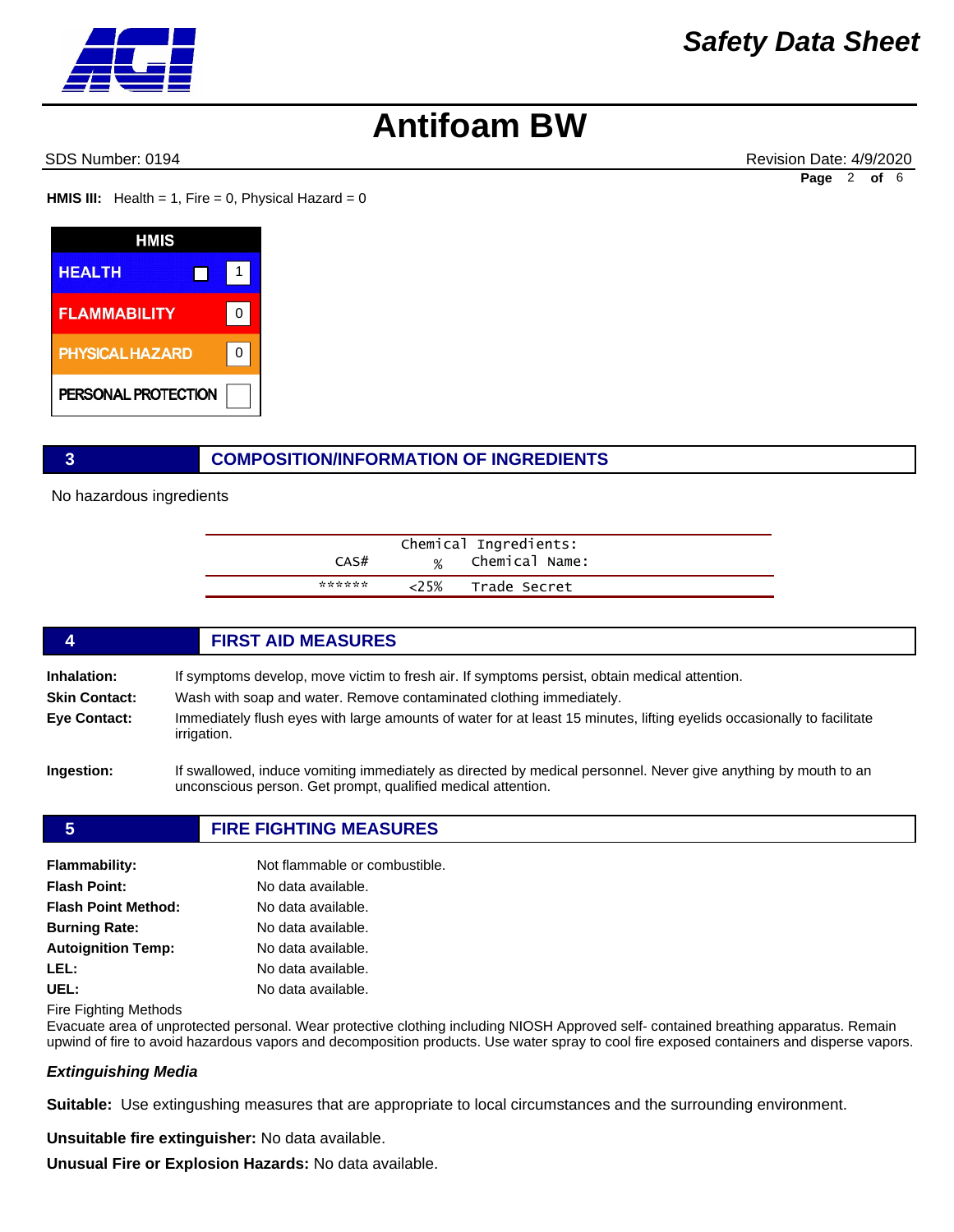

SDS Number: 0194 **Revision Date: 4/9/2020** Revision Date: 4/9/2020 **Page** 3 **of** 6

#### **6 ACCIDENTAL RELEASE MEASURES**

#### **Personal Precautions**

Use personal protective equipment. No conditions to be specially mentioned

#### **Environmental Precautions**

Do not let products enter drains. Discharge into the environment must be avoided.Do not allow material to contaminate ground water.

#### **Spill**

Soak up with inert absorbent material and place in container for disposal according to local regulations. Keep in suitable, closed containers for disposal. Watch out for slippery conditions when spillage.

| 7                                        | <b>HANDLING AND STORAGE</b>                                                                                                                                                                                                                                                                                                                                                                                                                                                                                                                                                                                                                                                                                                                                           |
|------------------------------------------|-----------------------------------------------------------------------------------------------------------------------------------------------------------------------------------------------------------------------------------------------------------------------------------------------------------------------------------------------------------------------------------------------------------------------------------------------------------------------------------------------------------------------------------------------------------------------------------------------------------------------------------------------------------------------------------------------------------------------------------------------------------------------|
| <b>Handling Precautions:</b>             | Avoid contact with eyes, skin, or clothing. Wash thoroughly after handling.                                                                                                                                                                                                                                                                                                                                                                                                                                                                                                                                                                                                                                                                                           |
| <b>Storage Requirements:</b>             | Store in cool/dry area.                                                                                                                                                                                                                                                                                                                                                                                                                                                                                                                                                                                                                                                                                                                                               |
| 8                                        | <b>EXPOSURE CONTROLS/PERSONAL PROTECTION</b>                                                                                                                                                                                                                                                                                                                                                                                                                                                                                                                                                                                                                                                                                                                          |
| <b>Engineering Controls:</b>             | Provide local exhaust ventilation. Maintain adequate ventilation.                                                                                                                                                                                                                                                                                                                                                                                                                                                                                                                                                                                                                                                                                                     |
| <b>Personal Protective</b><br>Equipment: | Hygiene Measures:<br>Handle in accordance with good industrial hygiene and safety practice. Wash hands before breaks and<br>at the end of workday.<br>Respiratory:<br>No personal respiratory protective equipment is required.<br>Eyes and Face:<br>Wear chemical safety goggles while handling this product.<br>Skin:<br>For prolonged or repeated contact use protective gloves Hygiene Measures:<br>Handle in accordance with good industrial hygiene and safety practice. Wash hands before breaks and<br>at the end of workday.<br>Respiratory:<br>No personal respiratory protective equipment is required.<br>Eyes and Face:<br>Wear chemical saftey googles while handling this product.<br>Skin:<br>For prolonged or repeated contact use protective gloves |
| <b>Component</b>                         | <b>ACGIH TWA/TLV</b><br><b>OSHA PEL</b>                                                                                                                                                                                                                                                                                                                                                                                                                                                                                                                                                                                                                                                                                                                               |
| 67989-15-6                               | No data available.<br>No data available.                                                                                                                                                                                                                                                                                                                                                                                                                                                                                                                                                                                                                                                                                                                              |

Contains no substances with occupational exposure limit values

#### **9 PHYSICAL AND CHEMICAL PROPERTIES**

Appearance: Clear, Colorless liquid. **Physical State: Odor: Odor Threshold: Molecular Formula: Particle Size:** Liquid No odor. No data available. No data available. No data available.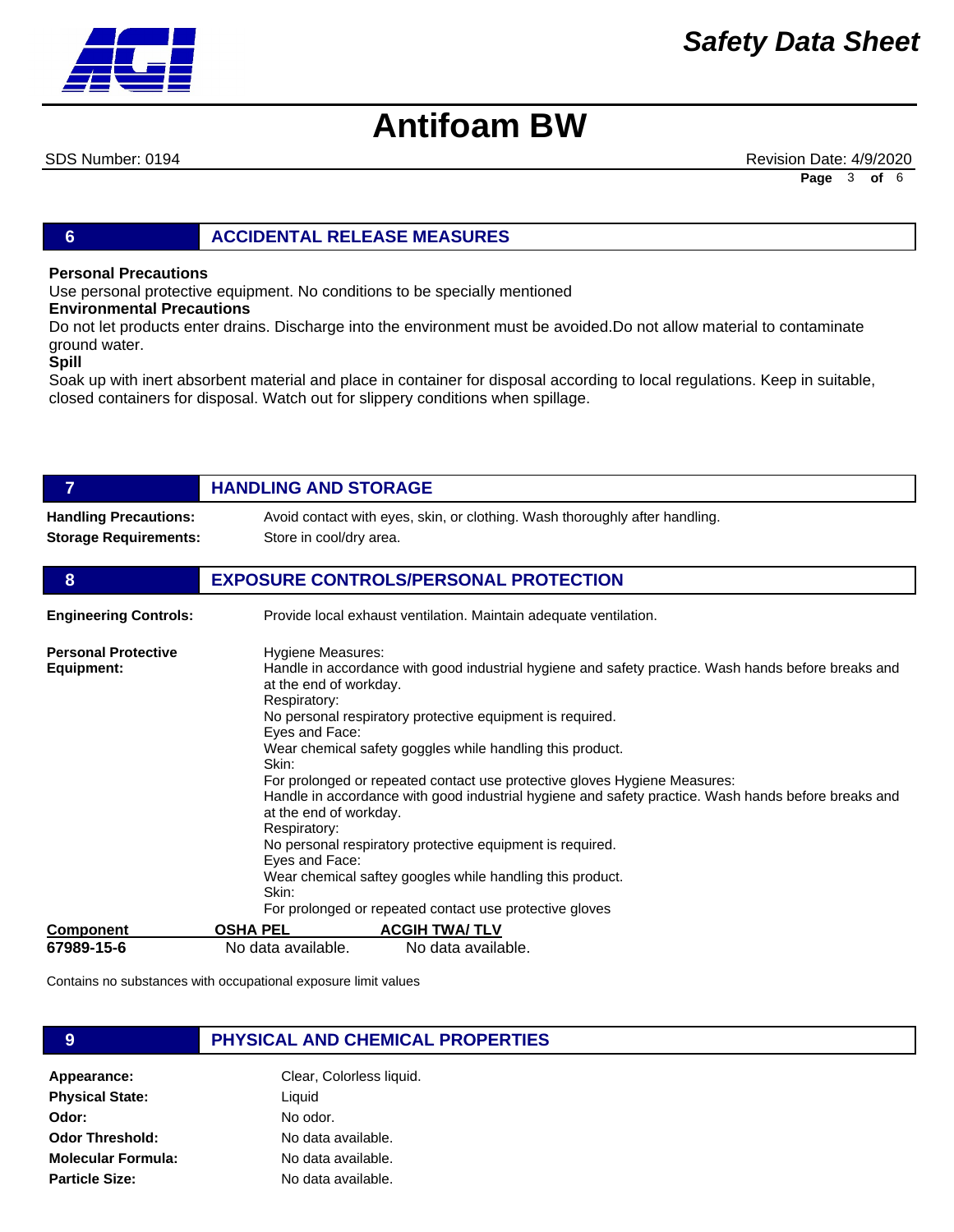

SDS Number: 0194 **Revision Date: 4/9/2020** Revision Date: 4/9/2020 **Page** 4 **of** 6

|                                           |                           | r ay |
|-------------------------------------------|---------------------------|------|
| Solubility:                               | <b>Dispersible</b>        |      |
| <b>Spec Grav./Density:</b>                | 1.0071                    |      |
| <b>Softening Point:</b>                   | No data available.        |      |
| <b>Viscosity:</b>                         | No data available.        |      |
| <b>Percent Volatile:</b>                  | None                      |      |
| <b>Saturated Vapor Concentration:</b>     | No data available.        |      |
| <b>Heat Value:</b>                        | No data available.        |      |
| <b>Boiling Point:</b>                     | 212 F                     |      |
| <b>Freezing/Melting Pt.:</b>              | $32^{\circ}F$             |      |
| <b>Flammability:</b>                      | No data available.        |      |
| <b>Flash Point:</b>                       | No data available.        |      |
| <b>Partition Coefficient:</b>             | No data available.        |      |
| Octanol:                                  | No data available.        |      |
| <b>Vapor Pressure:</b>                    | No data available.        |      |
| <b>Vapor Density:</b>                     | No data available.        |      |
| pH:                                       | 8.3                       |      |
| VOC:                                      | No data available.        |      |
| Evap. Rate:                               | Slower than butyl acetate |      |
| <b>Bulk Density:</b>                      | No data available.        |      |
| Molecular weight:                         | No data available.        |      |
| <b>Auto-Ignition Temp:</b>                | No data available.        |      |
| Decomp Temp:                              | No data available.        |      |
| UFL/LFL:                                  | No data available.        |      |
| Lauss Evalogias Limitar Na data availabla |                           |      |

Lower Explosion Limits: No data available. Upper Explosion Limits: No data available.

#### **10 STABILITY AND REACTIVITY**

| <b>Reactivity:</b>               | No data available.                                                                    |
|----------------------------------|---------------------------------------------------------------------------------------|
| <b>Chemical Stability:</b>       | Product is stable under normal conditions.                                            |
| <b>Conditions to Avoid:</b>      | None known.                                                                           |
| <b>Materials to Avoid:</b>       | Strong oxidizers. Acids.                                                              |
| <b>Hazardous Decomposition:</b>  | After evaporation of water, residue can burn to produce carbon monoxide and monoxide. |
| <b>Hazardous Polymerization:</b> | Will not occur.                                                                       |
|                                  |                                                                                       |

### **11 TOXICOLOGICAL INFORMATION**

#### **Toxicity Data:**

Eye Effects: No data available. Skin Effects: No data available. Acute Inhalation Effects: No data available. Chronic Effects: No data available. Carcinogenicity: No data available. Mutagenicity: No data available. Teratogenicity: No data available.<br>
Fertility Effects: No data available. No data available.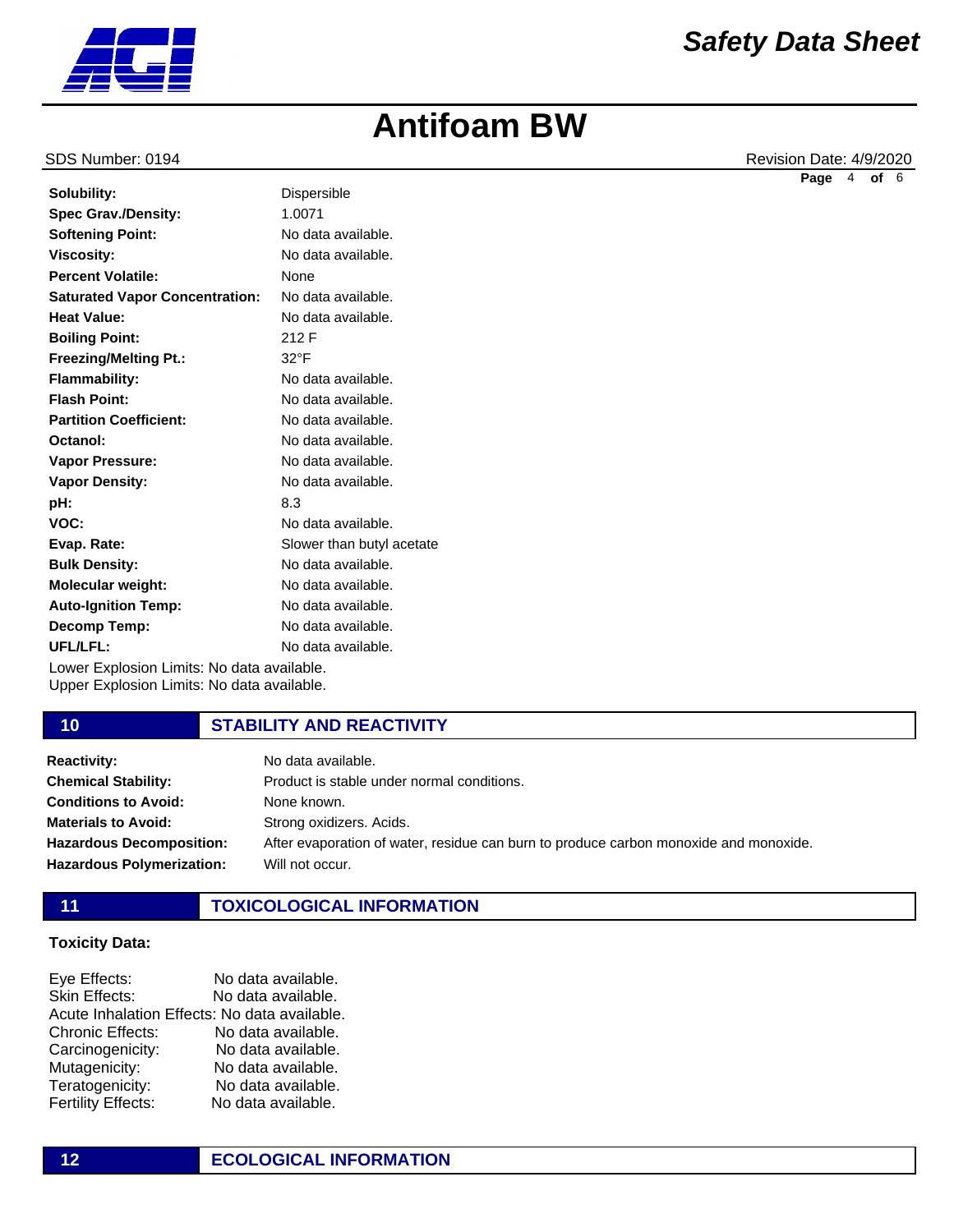SDS Number: 0194 **Revision Date: 4/9/2020** Revision Date: 4/9/2020 **Page** 5 **of** 6

**Biodegradability:** No data available

**EcoToxicity:** Toxicity to fish - No data available

Toxicity to aquatic invertebrate - No data available

Bioaccumulative potential: no data available

Mobility in soil: no data available

#### **13 DISPOSAL CONSIDERATIONS**

This material is not considered hazardous waste.

Dispose of in accordance with local, state, and federal regulations. Since emptied containers retain product residue, follow label warnings even after container is emptied.

#### **14 TRANSPORT INFORMATION**

Not regulated as a hazardous product. DOT classification not required.

**15 REGULATORY INFORMATION**

This product does not contain chemicals known to the State of California to cause cancer, birth defects, or other reproductive harm.

#### **FEDERAL REGULATIONS**

TSCA Inventory Status: All components of this product are listed as "Active" on the Toxic Substances Control Act (TSCA) 8 (b) Inventory.

CERCLA / SARA Emergency Reporting: A spill or release of this material may trigger the emergency release reporting requirements under CERCLA (40 CFR Part 300) and/or SARA Title III (40 CFR Part 355). State or local reporting requirements may differ from federal requirements.

#### **» Product does not require reporting**

SARA Title III Section 313: This product does not require reporting.

Clean Water Act (CWA): The following chemicals are listed under Section 311 as hazardous substances requiring the submission of a National Pollutant Discharge Elimination System (NPDES) permit application to EPA. **Product is not listed.**

### **STATE REGULATIONS**

**California-** The following components are listed under Prop 65: None.

**Massachusetts - RTK Substances:** The following components are listed: Product not listed

**New Jersey - RTK Substances:** The following components are listed: Product not listed